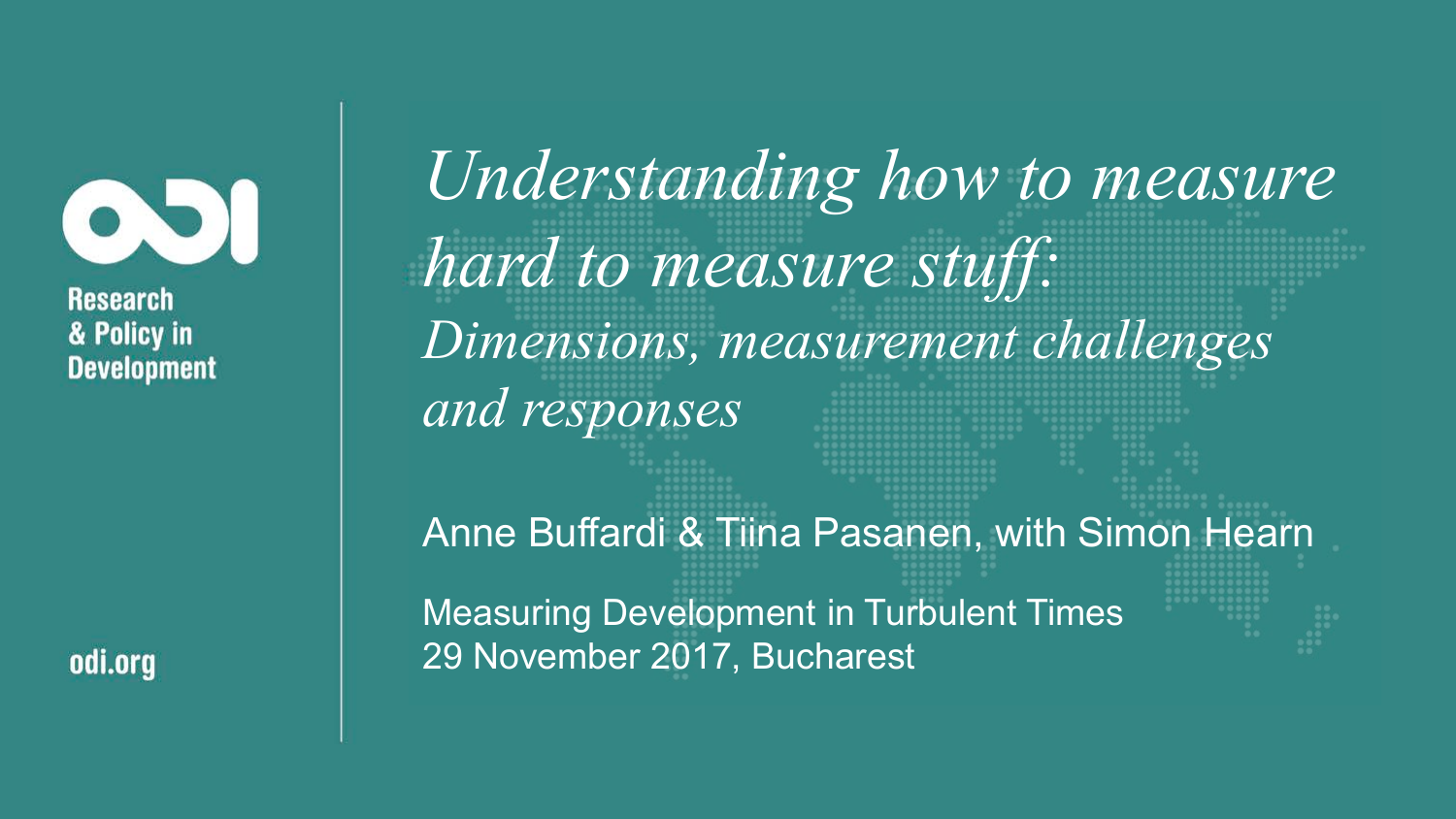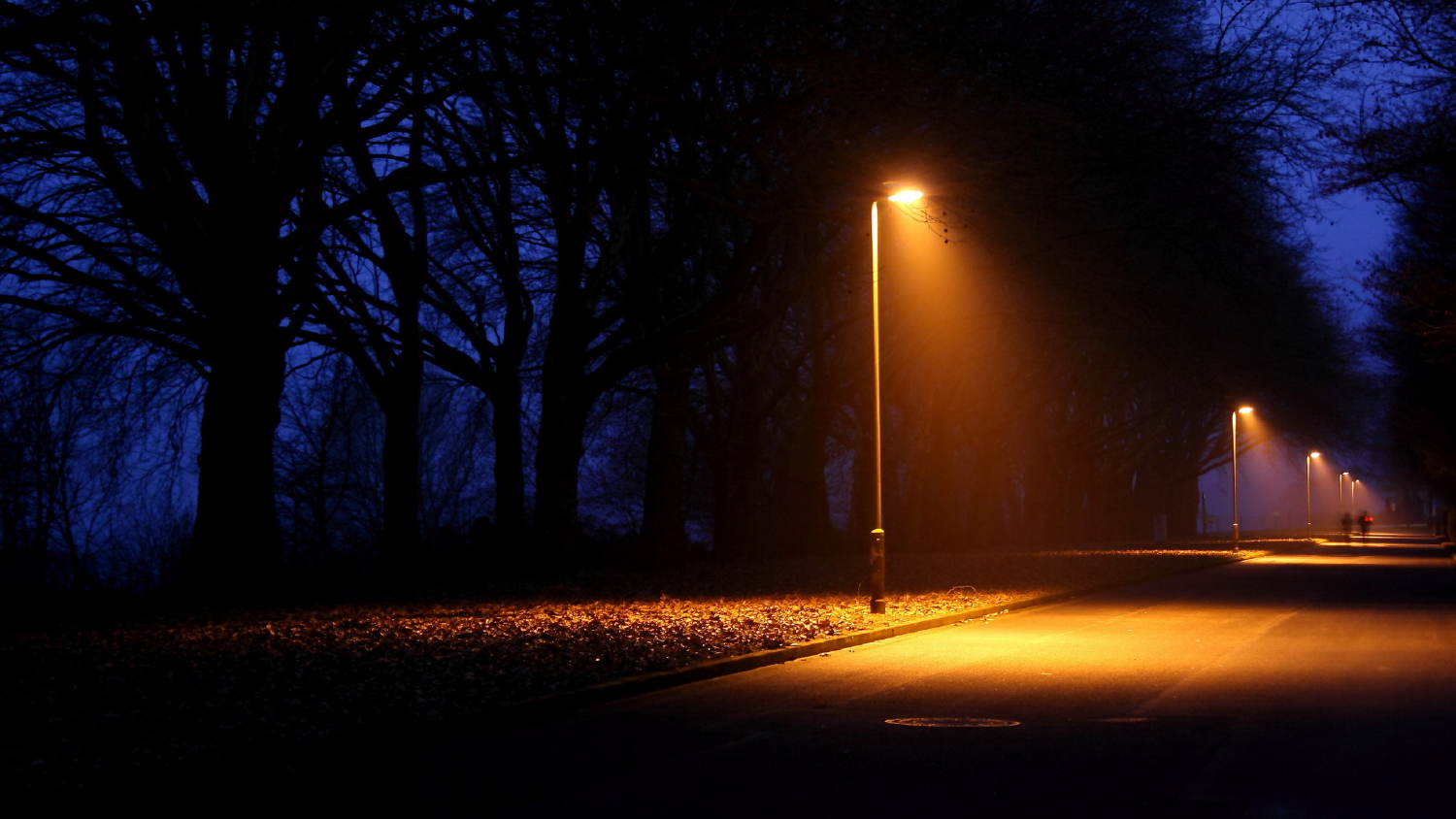

• Development programmes: opportunity for inquiry & learning?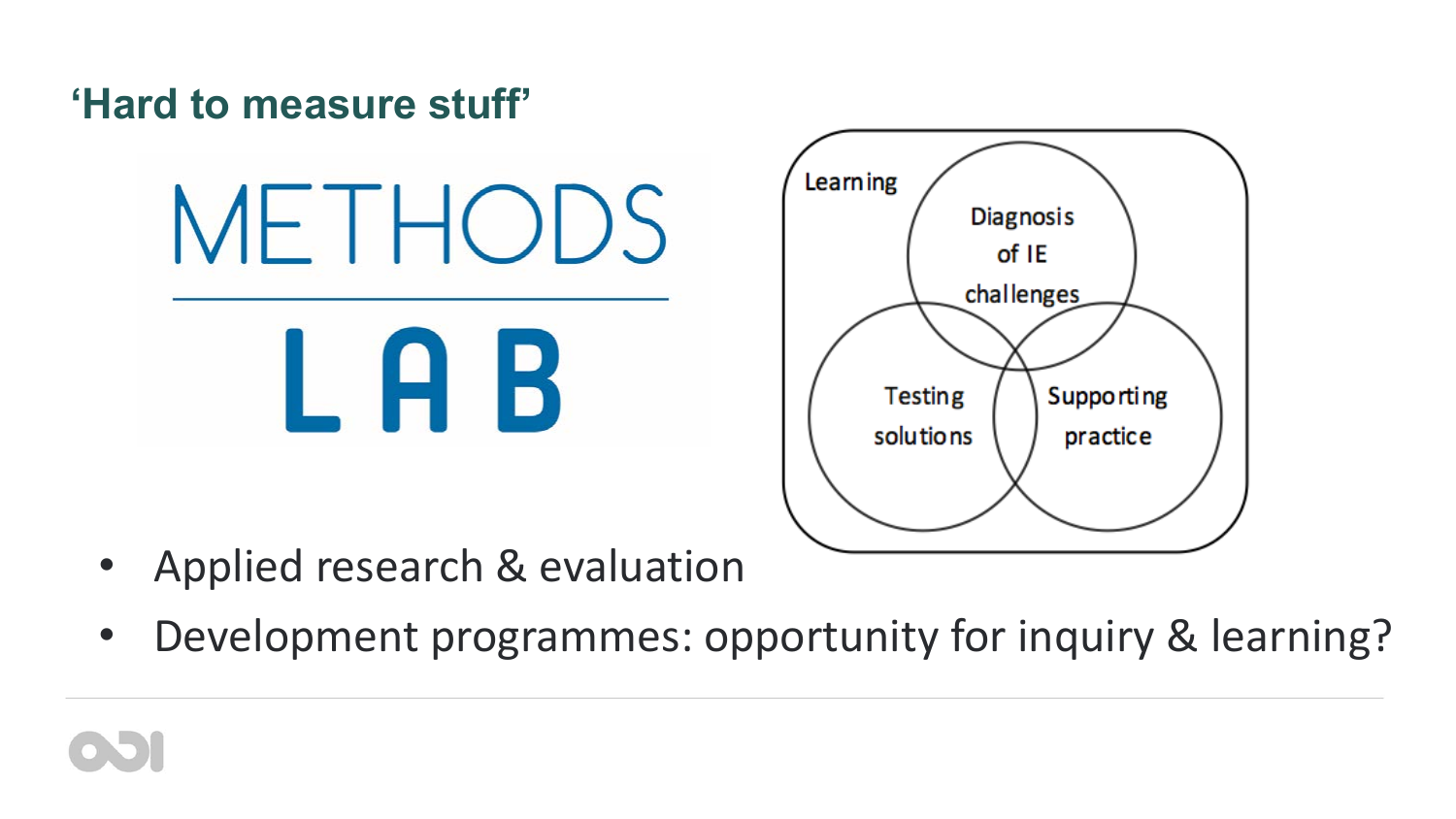#### **Characterizing complexity**

- **Distributed capacities**: dispersion of skills, resources, actors
- **Goal divergence**: extent of agreement about the problem & how to address it
- **Uncertainty**: level of knowledge about the situation, change pathways



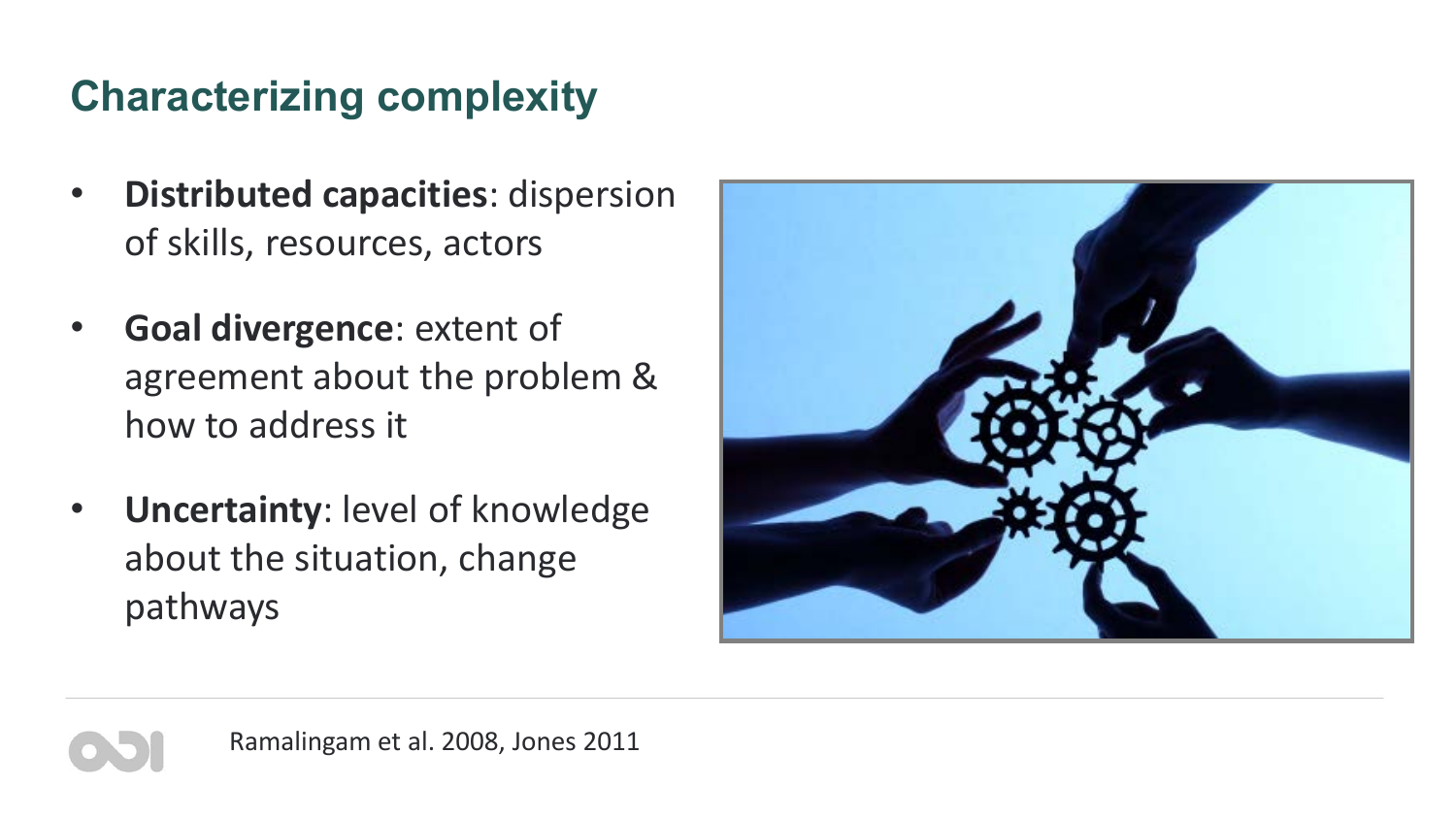#### **Dimensions of hard to measure stuff**

- 1. Multi-dimensional problems & abstract concepts
- 2. Challenging settings
- 3. Multiple, uncertain pathways to multiple outcomes (equifinality, multifinality)
- 4. Complicated implementing structures

**Technical & political challenges**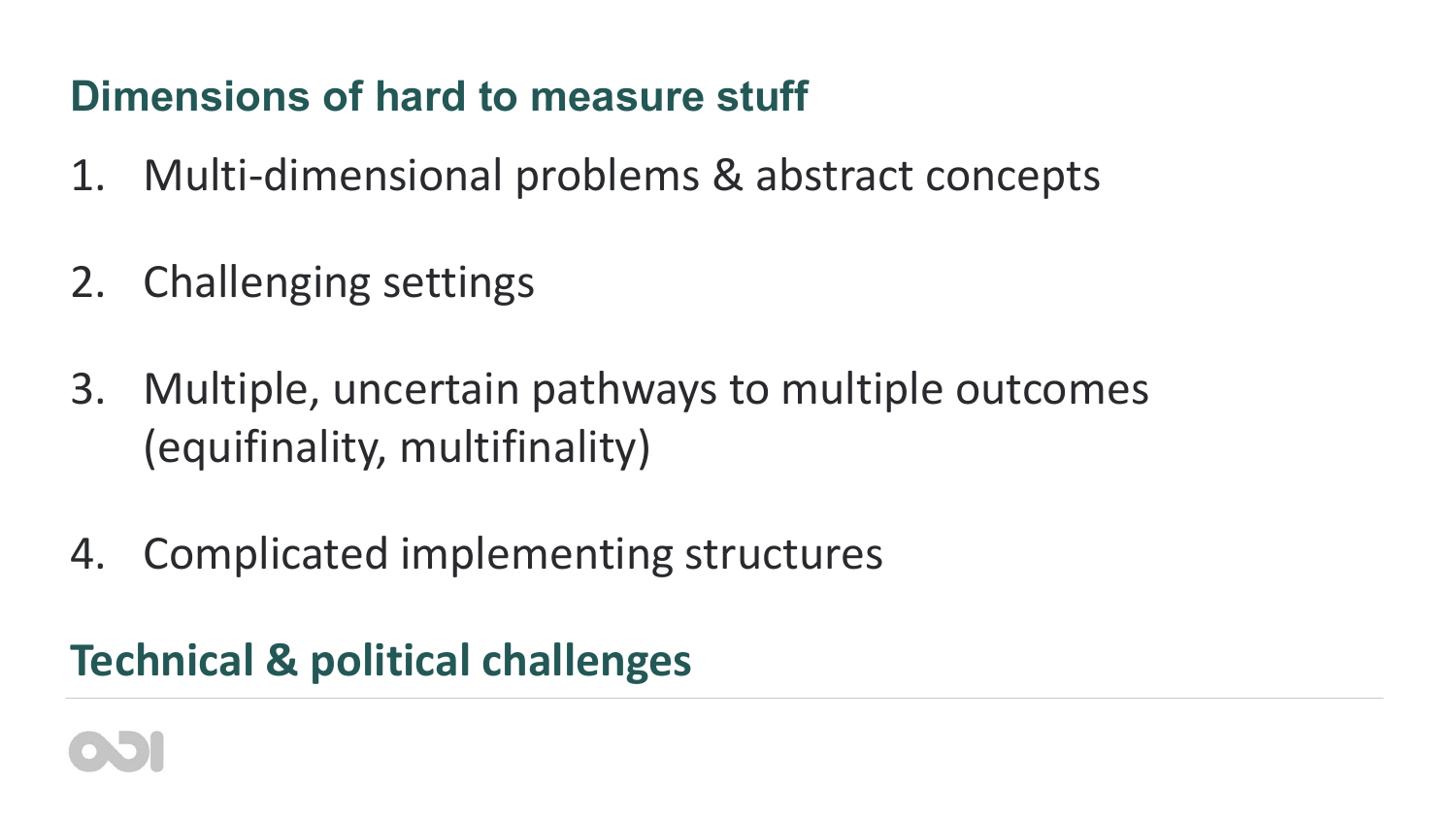# **5 GENDER EQUALITY**

Achieve gender equality and empower all women and girls

## **1. Multi-dimensional, abstract concepts** (what)

- Construct validity
- Risk of measuring the wrong thing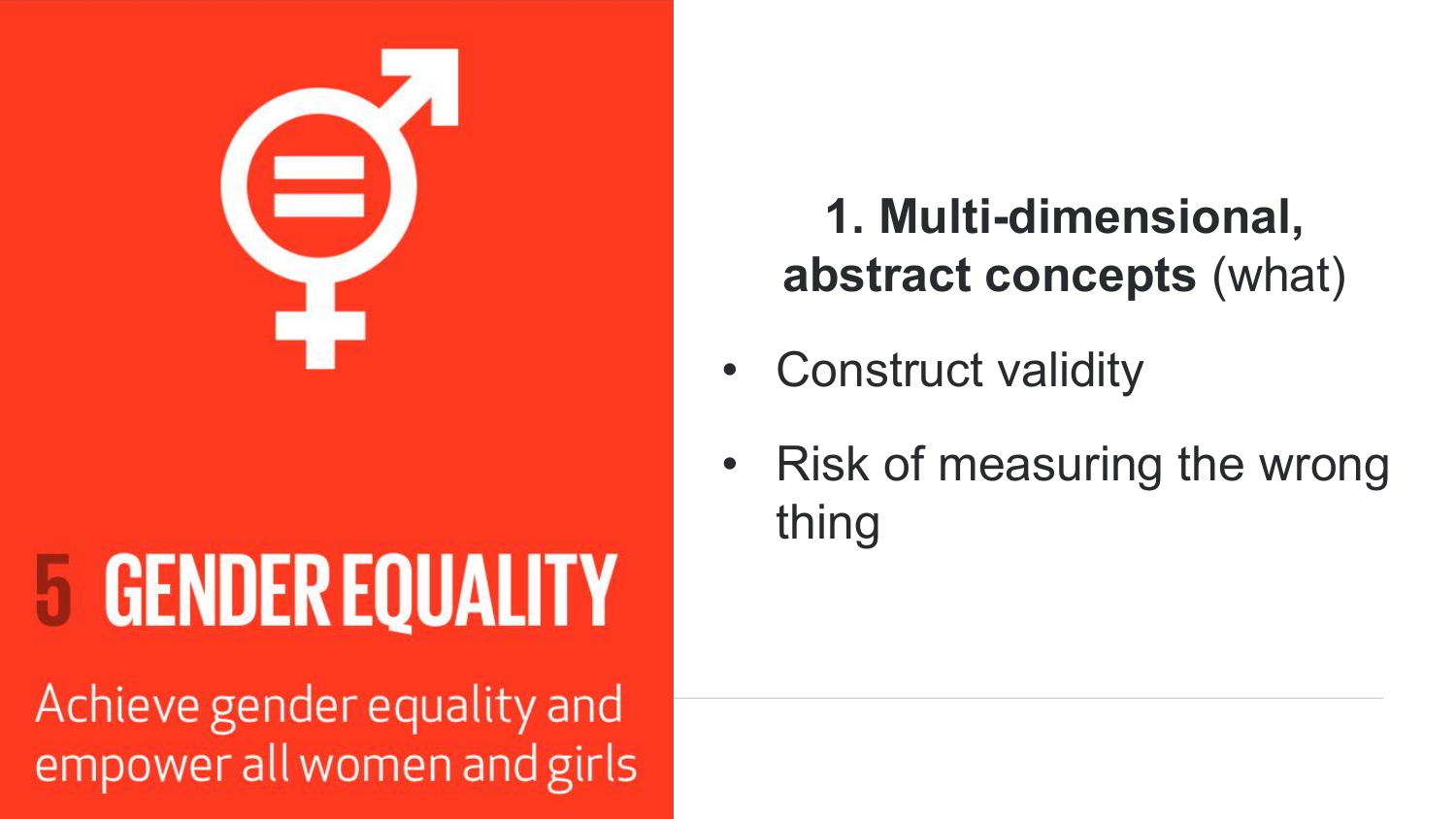### **2. Challenging settings** (where)

- Reliability given unpredictable, sudden and/or frequent shifts
- Risk of measuring different things and/or in different ways
- Instrumentation, attrition, history effects, lack of data

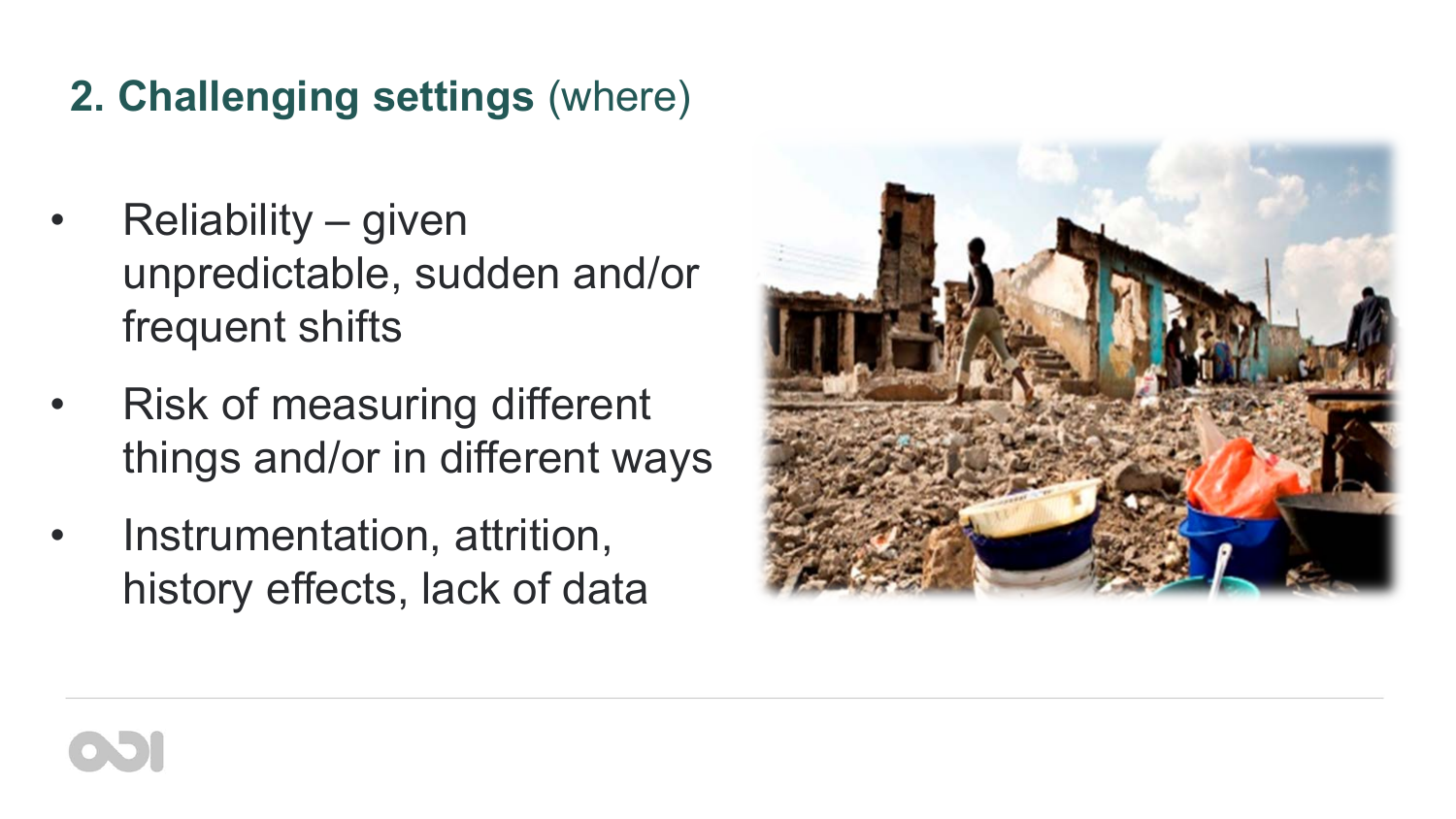#### **3. Multiple, uncertain pathways of change** (how & why)

- Causal attribution
- Omitted variable bias
- Risk of misattribution, neglecting key variables

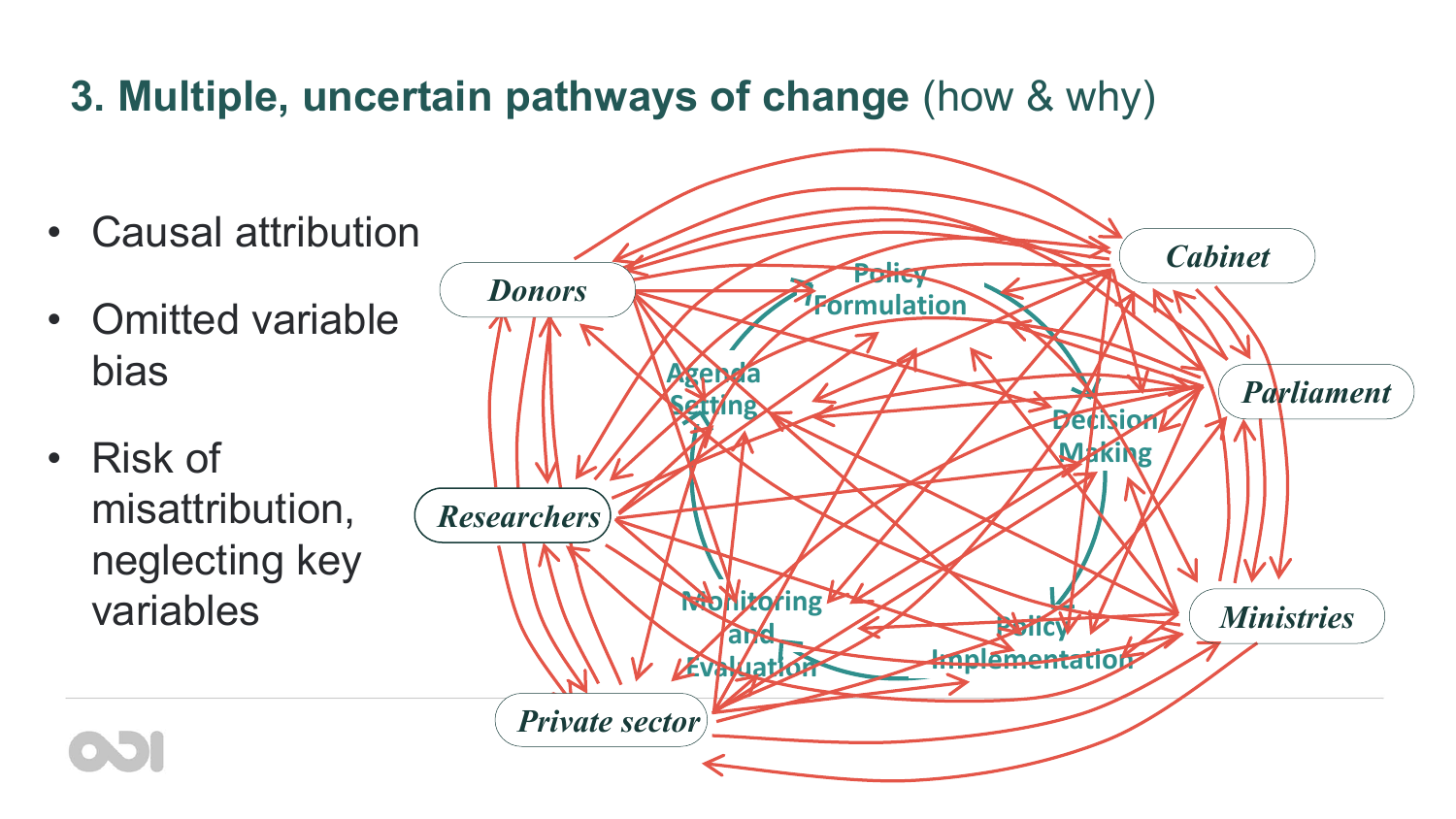#### **4. Complicated implementing structures** (who)



- Unit of analysis what should (not) be measured together? How do the parts relate?
- Risk of over-aggregation, conflating delivery mechanism with the intervention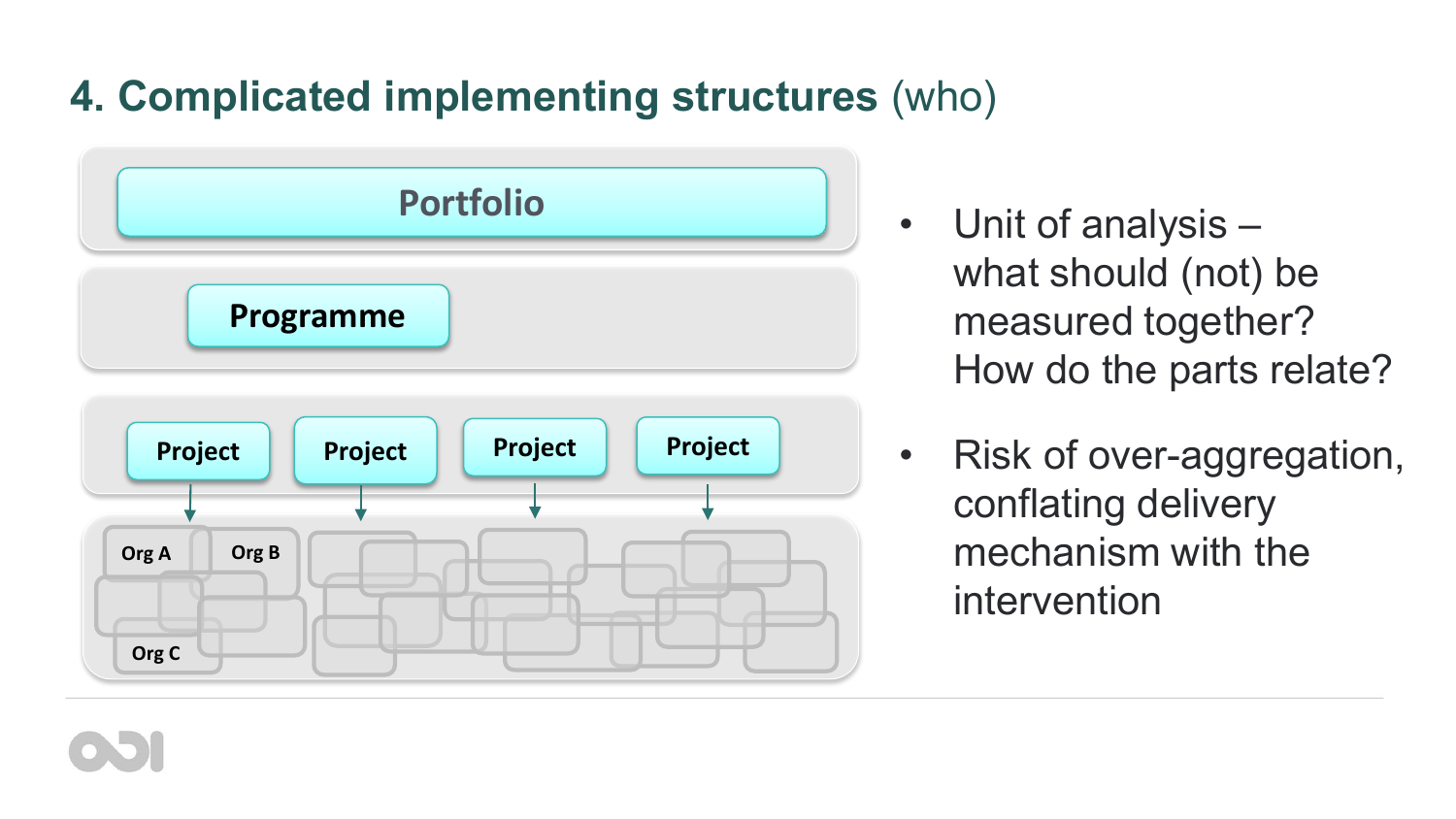#### **Measurement of complicated, complex development initiatives**

- Intersections among the dimensions
- Implications for external validity
- Reason for both optimism and vigilance
	- Assessing policy influence
	- Measuring youth economic & social transitions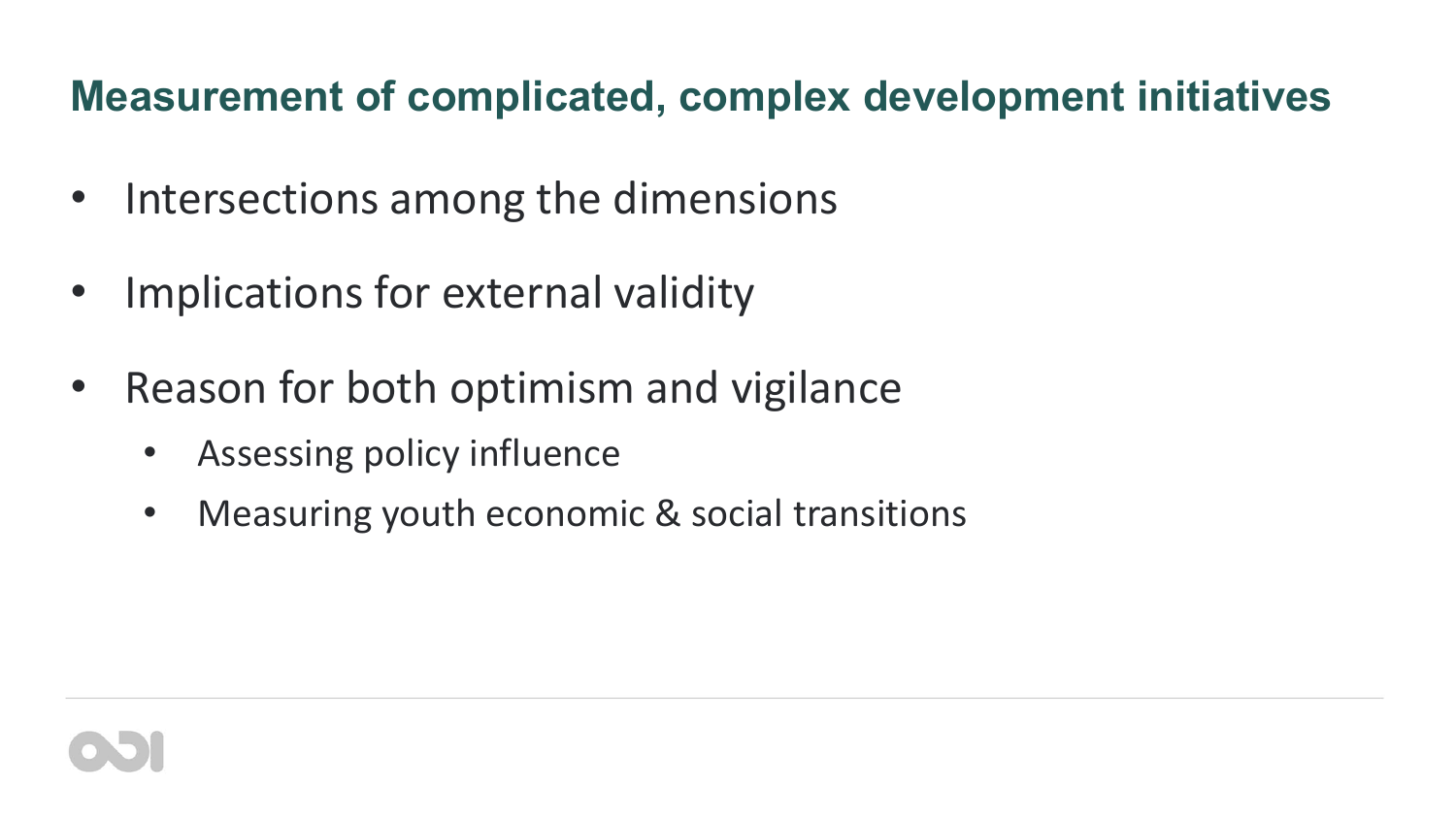#### **Disconnect between research & reality**

**Development**: multi-dimensional, interconnected, long-term social & economic change

**Measurement**: project-specific, short to medium-term, individual change

Mismatch between expectations and what is plausible & feasible to observe in a given time frame

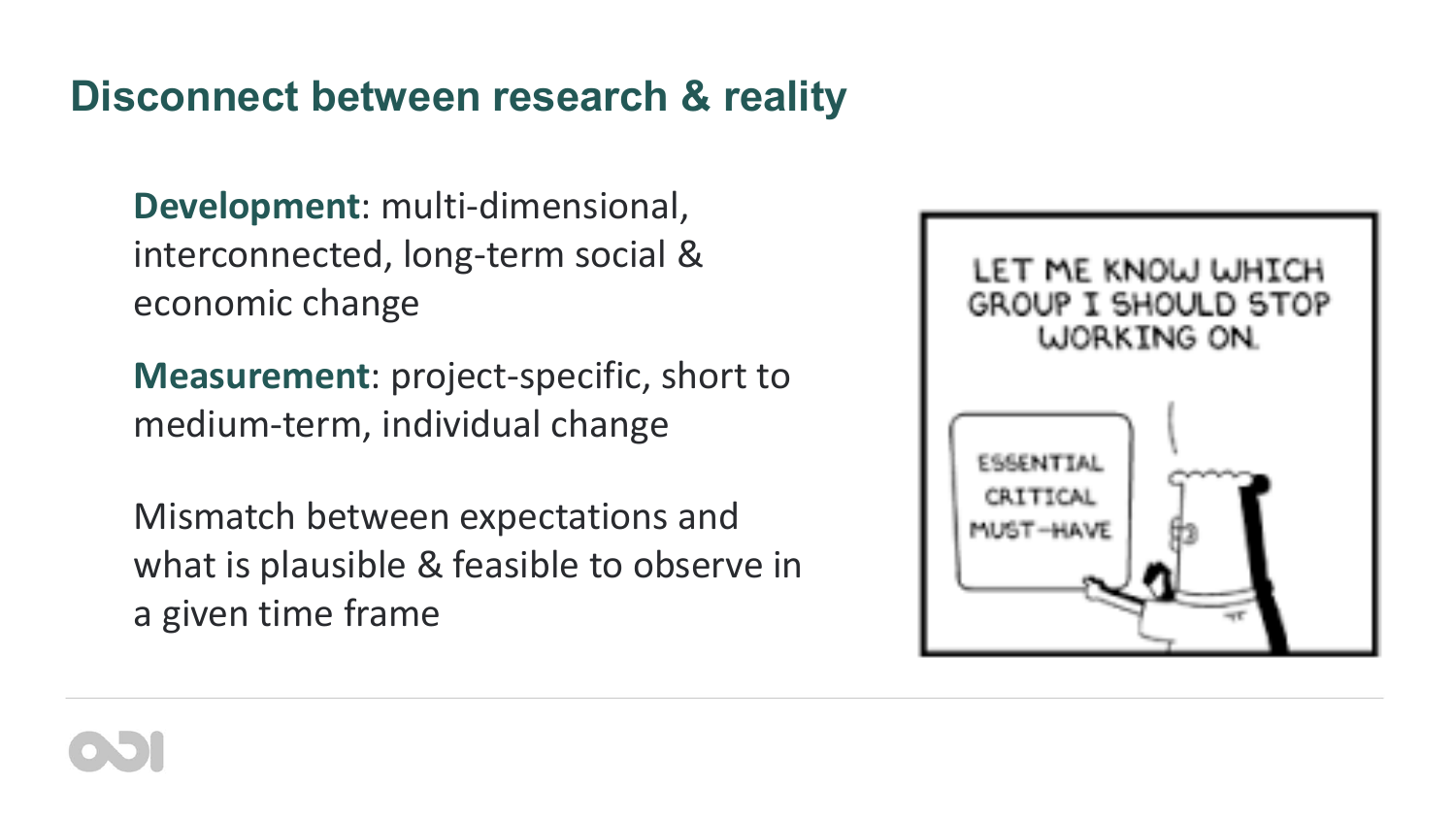*'Pretending to evaluate comprehensive policy interventions without telling policymakers that what they're asking for can't be done, but we'll take a shot at it anyway and blame the inadequate results on complexity'*

- Michael Quinn Patton 2015, p.8